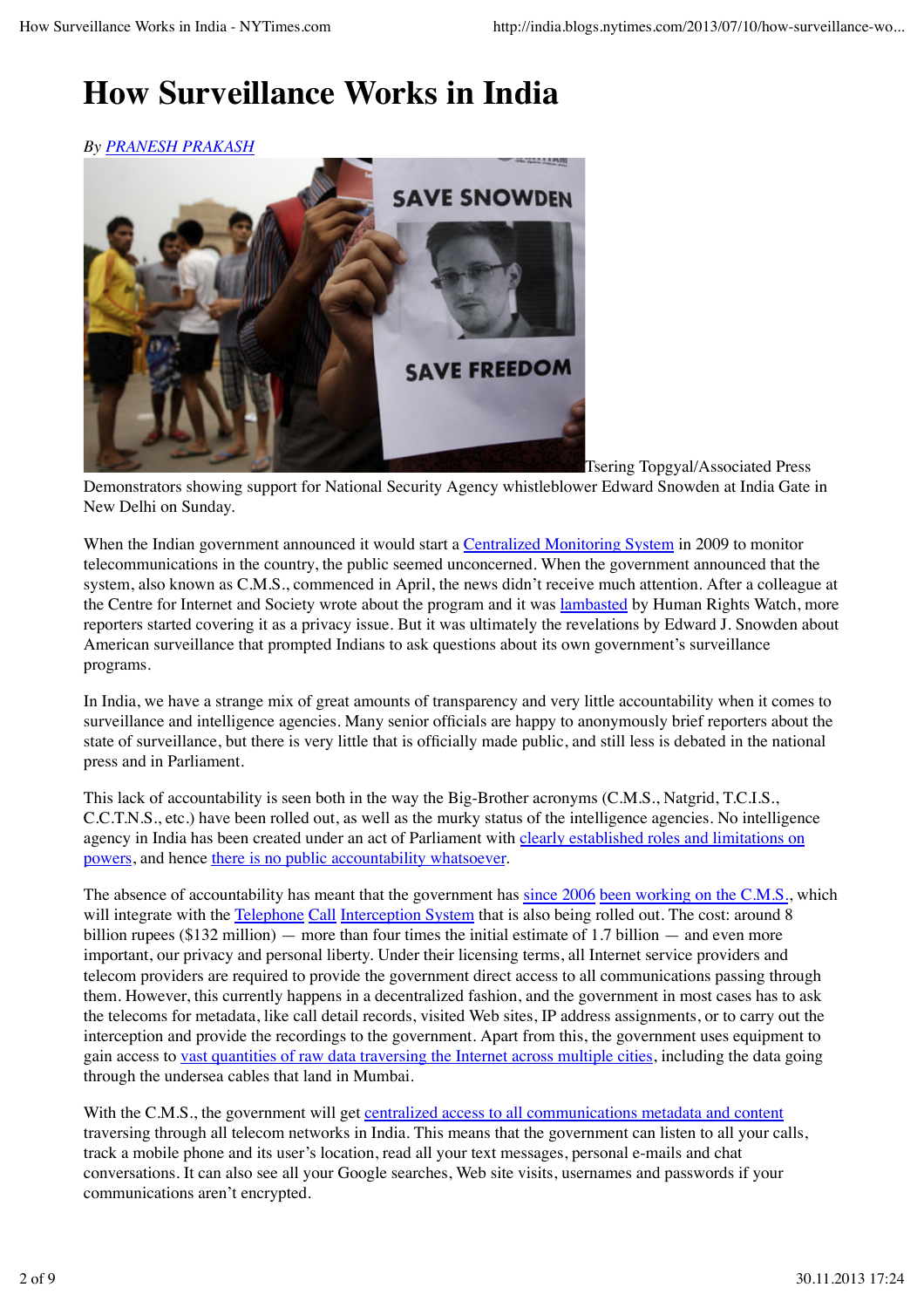

Anupam Nath/Associated Press A

man surfing a Facebook page at an internet cafe in Guwahati, Assam, on Dec. 6, 2011.

You might ask: Why is this a problem when the government already had the same access, albeit in a decentralized fashion? To answer that question, one has to first examine the law.

There are no laws that allow for *mass* surveillance in India. The two laws covering interception are the Indian Telegraph Act of 1885 and the Information Technology Act of 2000, as amended in 2008, and they restrict lawful interception to time-limited and targeted interception.The targeted interception both these laws allow ordinarily requires case-by-case authorization by either the home secretary or the secretary of the department of information technology.

Interestingly, the colonial government framed better privacy safeguards into communications interception than did the post-independence democratic Indian state. The Telegraph Act mandates that interception of communications can only be done on account of a public emergency or for public safety. If either of those two preconditions is satisfied, then the government may cite any of the following five reasons: "the sovereignty and integrity of India, the security of the state, friendly relations with foreign states, or public order, or for preventing incitement to the commission of an offense." In 2008, the Information Technology Act copied much of the interception provision of the Telegraph Act but removed the preconditions of public emergency or public safety, and expands the power of the government to order interception for "investigation of any offense." The IT Act thus very substantially lowers the bar for wiretapping.

Apart from these two provisions, which apply to interception, there are many laws that cover recorded metadata, all of which have far lower standards. Under the Code of Criminal Procedure, no court order is required unless the entity is seen to be a "postal or telegraph authority" — and generally e-mail providers and social networking sites are not seen as such.

Unauthorized access to communications data is not punishable per se, which is why a private detective who gained access to the cellphone records of Arun Jaitley, a Bharatiya Janata Party leader, has been charged under the weak provision on fraud, rather than invasion of privacy. While there is a provision in the Telegraph Act to punish unlawful interception, it carries a far lesser penalty (up to three years of imprisonment) than for a citizen's failure to assist an agency that wishes to intercept or monitor or decrypt (up to seven years of imprisonment).

To put the ridiculousness of the penalty in Sections 69 and 69B of the IT Act provision in perspective, an Intelligence Bureau officer who spills national secrets may be imprisoned up to three years. And under the Indian Penal Code, failing to provide a document one is legally bound to provide to a public servant, the punishment can be up to one month's imprisonment. Further, a citizen who refuses to assist an authority in decryption, as one is required to under Section 69, may simply be exercising her constitutional right against self-incrimination. For these reasons and more, these provisions of the IT Act are arguably unconstitutional.

As bad as the IT Act is, legally the government has done far worse. In the licenses that the Department of Telecommunications grants Internet service providers, cellular providers and telecoms, there are provisions that require them to provide direct access to all communications data and content even without a warrant, which is